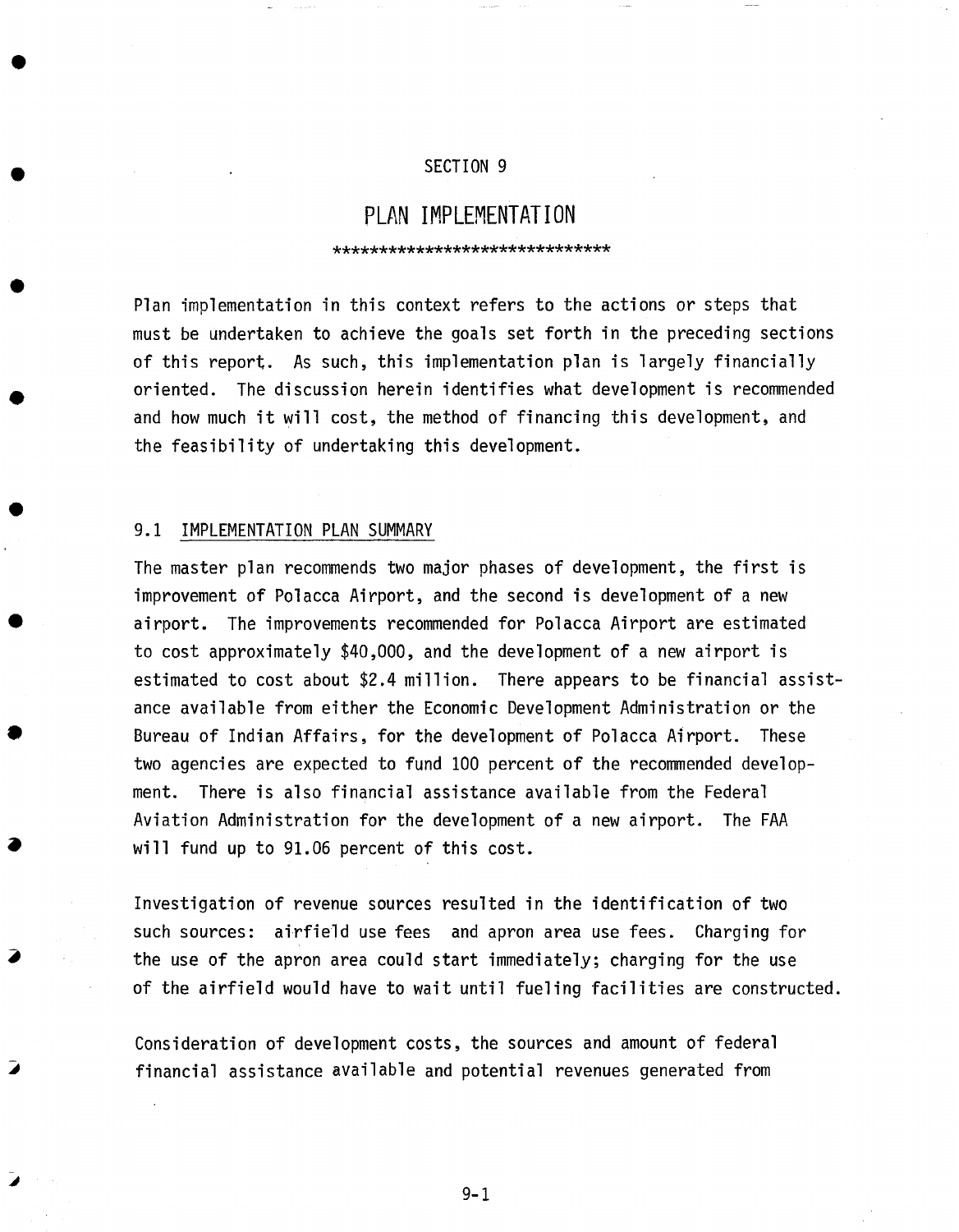airport user fees, resulted in the conclusion that the recommended master plan program appears financially feasible from the Hopi Tribe's standpoint. It is, therefore, recommended that the master plan be implemented. The following actions are presented as a guide to implementation:

- Establish tie down and monthly storage fees for use of the apron area;
- Obtain approval from the appropriate Village to allow the BIA to construct fueling facilities;
- Establish a fuel flowage fee for use of the airfield;
- Obtain approval from the appropriate Village to permit improvement of Polacca Airport;
- Apply for construction or funding of improvements to the BIA or EDA, respectively, for the Polacca Airport improvements.

#### 9.2 CAPITAL BUDGET

The capital budgets presented herein describe the recommended purchase, construction, and improvement of facilities, equipment, and other longlived assets. There are two budgets presented; the first is a budget for the improvement of Polacca Airport, and the second is for the development of a new airport.

In preparing the capital budgets, estimates of cost were developed for planned facility improvements by analyzing data gathered from the Bureau of Indian Affairs, the Federal Aviation Administration, trade publications, and similar studies. Unit costs for appropriate items include the average cost of associated work such as grading, drainage, and utilities. These costs were further increased by 20 percent to provide for engineering and contingencies.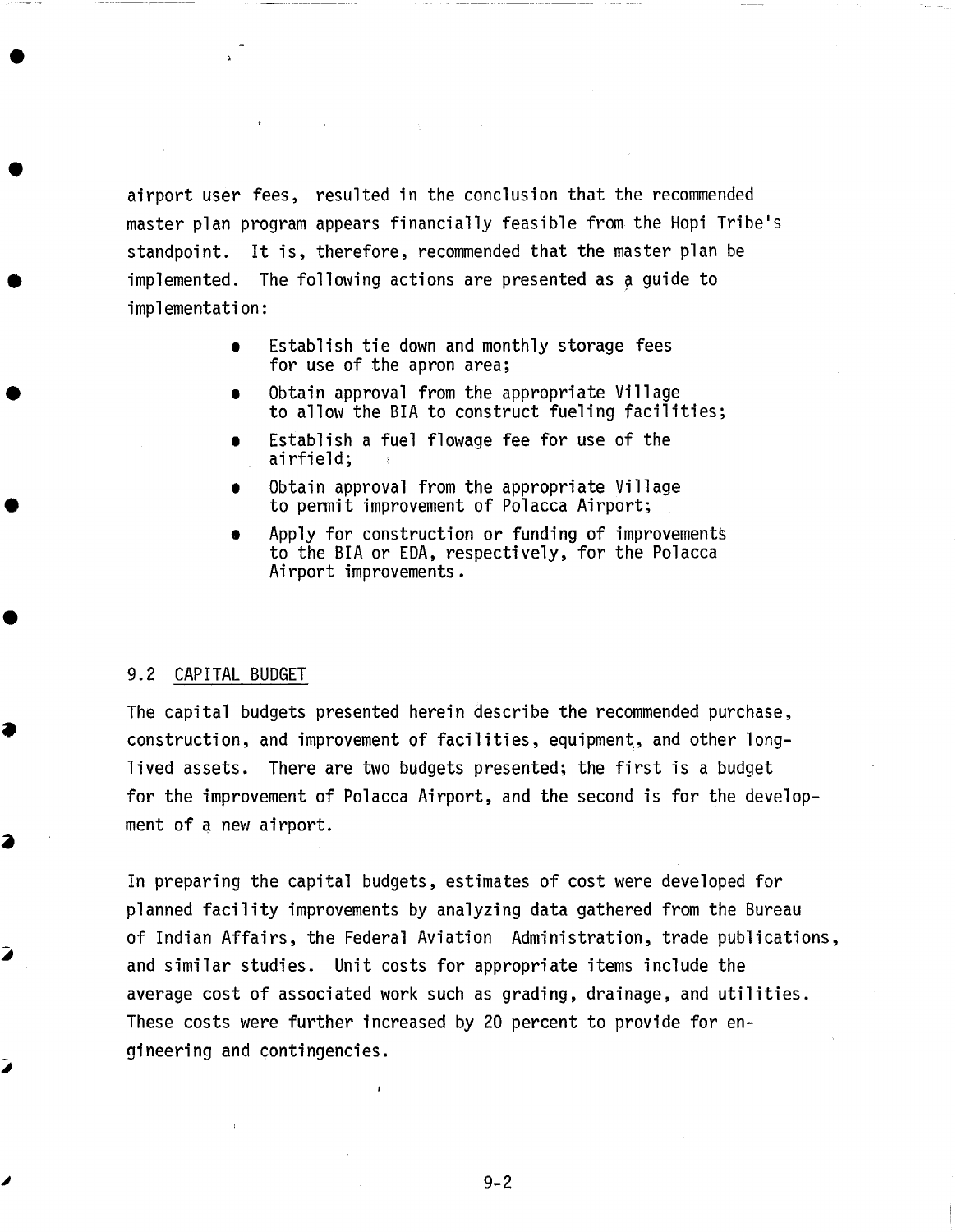Exhibit 9-1 presents the capital budget for Polacca Airport. The budget is for a total of \$40,000 in capital expenditures. The most expensive item budgeted is a new aircraft parking apron, which is designed to meet the FAA's standard for separation from the runway.

The capital budget for development of a new airport is presented in Exhibit 9-2. The estimated cost of development is summarized for each service segment (cost center) of the airport, and by anticipated source of funding, The total estimated cost of developing a new airport is \$2,435,000. Nearly half of the total development cost is associated with the airfield area, comprised of the runway, taxiways, and approach aids. Similarly, approximately 50 percent of the federal assistance will be expenditures for the airfield area. In contrast, the major portion of expenditures by the Hopi Tribe will be for hangar area development. The latter is due to the large investmentment required for aircraft maintenance and storage facilities which are not eligible for federal funding. The total estimated cost to the Hopi Tribe for developing a new airport is approximately \$714,000.

#### 9.3 SOURCES OF FUNDING

There are two sources of financial assistance available for the improvement of Polacca Airport as described in the capital budget. These are: the Economic Development Administration and the Bureau of Indian Affairs. In the case of the former, it appears that a I00 percent grant could be obtained as a part of the annual Overall Economic Development Program of the Hopi Tribe. The BIA constructed Polacca Airport and has made improvements since that time. Discussions with representatives of the BIA indicate the agency may undertake the recommended improvements at no cost to the Hopi Tribe, if approval is given to proceed.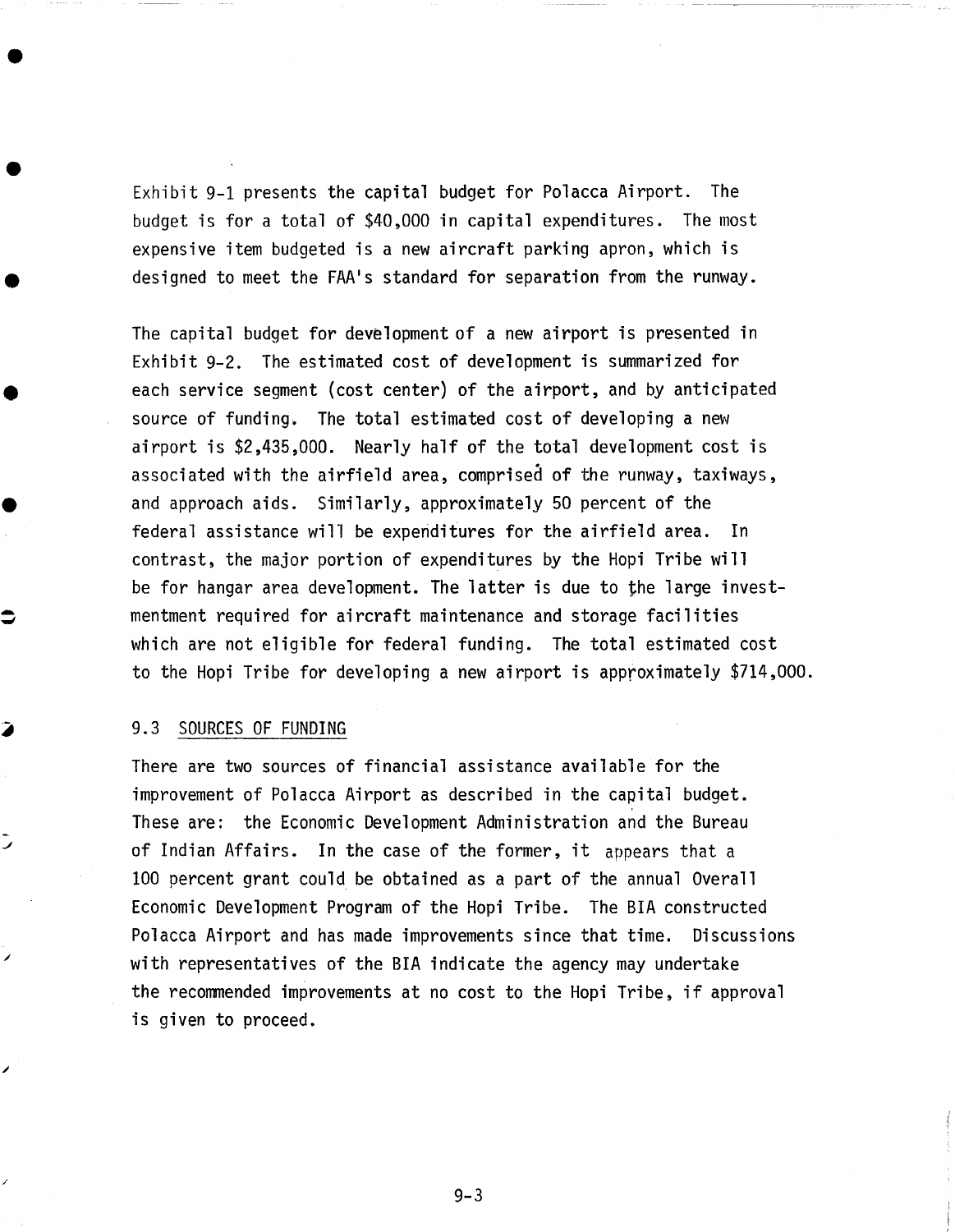# EXHIBIT 9-1 POLACCA AIRPORT CAPITAL BUDGET

| Development Item                                           | Estimated Cost |  |
|------------------------------------------------------------|----------------|--|
| Aircraft Parking Apron<br>3,500 square yards @ \$9.60/S.Y. | \$34,000       |  |
| Taxiway Extension<br>350 square yards @ \$9.60/S.Y.        | 3,000          |  |
| Automobile Parking Apron<br>450 square yards @ \$6.00/S.Y. | 3,000          |  |
| DEVELOPMENT<br>TOTAL                                       | 40,000         |  |

Source: PRC-R. Dixon Speas Associates March 1978

 $\hat{\mathcal{A}}$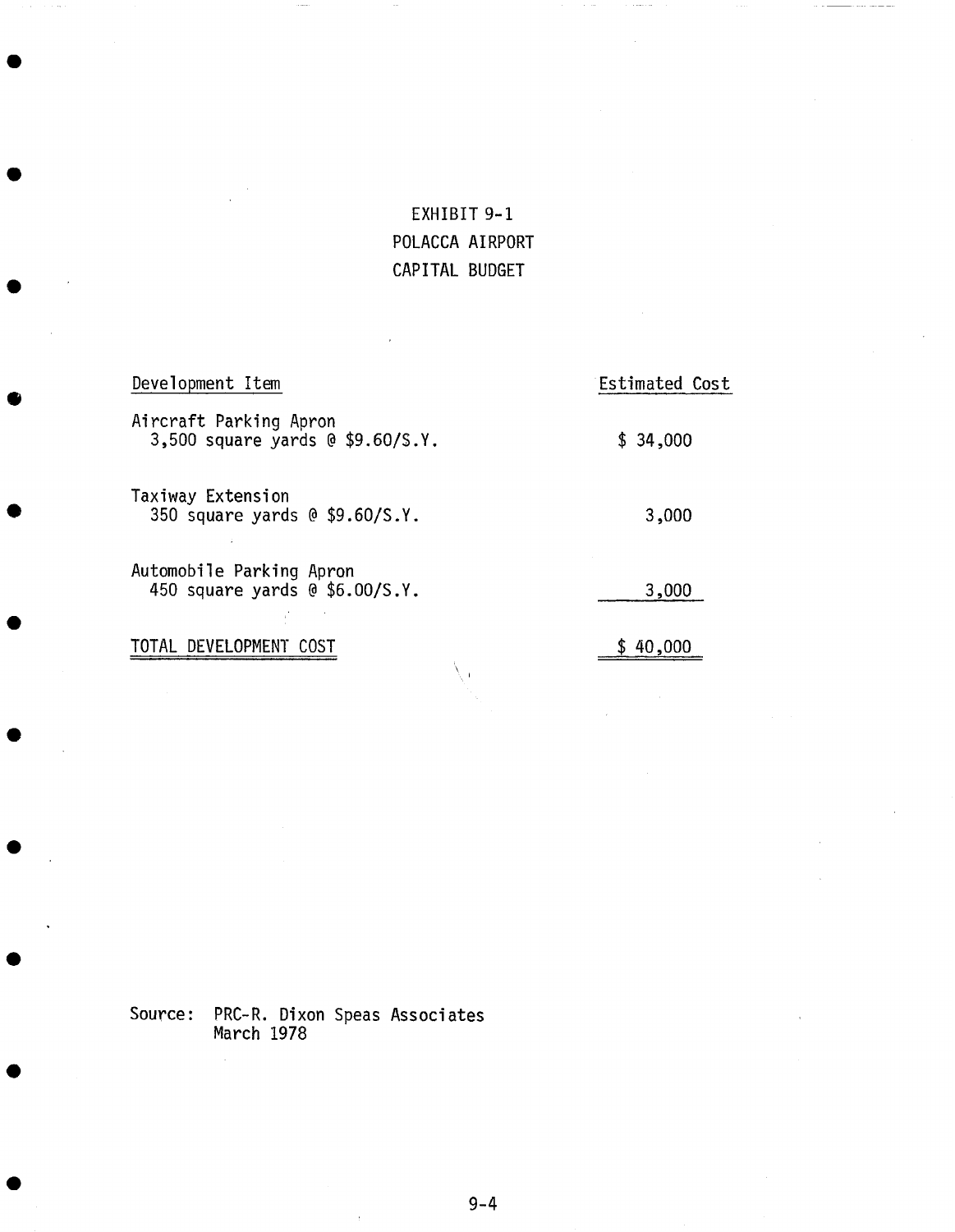## EXHIBIT 9-2

## NEW AIRPORT CAPITAL BUDGET

| SERVICE SEGMENT                                                            |                  | COST ESTIMATES   |                 |
|----------------------------------------------------------------------------|------------------|------------------|-----------------|
|                                                                            | <b>TOTAL</b>     | <b>FEDERAL</b>   | LOCAL           |
| Airfield Area<br>Runway including grading-7,000LF @ \$77                   | \$539,000        | \$485,100        | \$<br>53,900    |
| Runway Marking-7,000LF @ \$0.40                                            | 3,000            | 2,700            | 300             |
| Taxiway Construction-7,700LF @ \$41.00                                     | 316,000          | 284,400          | 31,600          |
| Taxiway Marking-7,700LF @ \$0.40                                           | 2,000            | 1,800            | 200             |
| Runway Lighting-7,000LF @ \$10.00<br>VASI-2Box, Beacon, & Segmented Circle | 70,000<br>23,000 | 63,000<br>20,700 | 7,000<br>2,300  |
| Itinerant Apron - 120,000SF @ \$0.75                                       | 90,000           | 81,000           | 9,000           |
| Apron Lighting-4 Units @ \$2,000                                           | 8,000            | 7,200            | 800             |
| TOTAL AIRFIELD AREA                                                        | \$1,051,000      | \$945,900        | \$<br>105,100   |
|                                                                            |                  |                  |                 |
| Hangar Area<br>Tee Hangars-21 units @ \$10,000                             | 210,000<br>\$    |                  | 210,000         |
| Maintenance Hangar-10,000SF @ \$25                                         | 250,000          |                  | 250,000         |
| Hangar Aprons-245,000SF @ \$0.75                                           | 184,000          | 165,600          | 18,400          |
| TOTAL HANGAR AREA                                                          | 644,000<br>S.    | \$165,600        | \$<br>478,400   |
|                                                                            |                  |                  |                 |
| General & Administration<br>Land Acquisition-300 acres @ \$1,500           | 450,000<br>\$    | 405,000          | 45,000          |
| Terminal Building-1,800SF @ \$25                                           | 47,000           |                  | 47,000          |
| Entrance Road                                                              | 75,000           | 67,500           | 7,500           |
| Site Preparation-300 acres @ \$100                                         | 30,000           | 27,000           | 3,000           |
| Auto Parking - 21,000SF @ \$0.75<br>Water Well - $1,000$ ft depth @ \$50   | 16,000<br>50,000 | 45,000           | 16,000<br>5,000 |
| Utilities - water                                                          | 10,000           | 9,000            | 1,000           |
| Fencing - 41,000LF $$ 1.50$                                                | 62,000           | 55,800           | 6,200           |
| TOTAL GENERAL & ADMINISTRATION                                             | 740,000<br>S     | 609,300          | 130,700         |

TOTAL DEVELOPMENT COST 62,435,000 \$1,720,800 \$ 714,200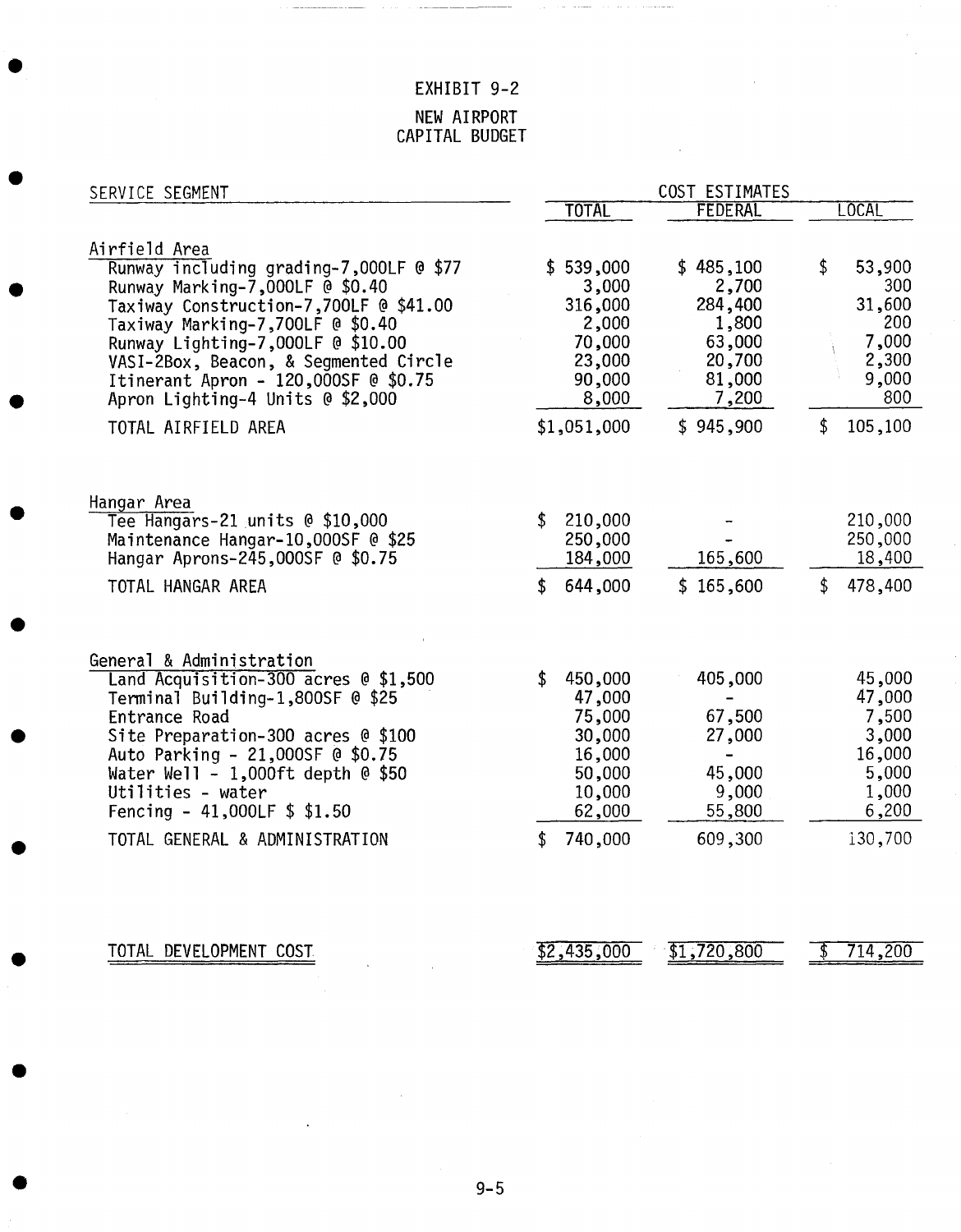Financial assistance will most likely be available from the Federal Aviation Administration for development of a new airport. Participation in airport development projects by the FAA is outlined in the Airport and Airways Development Act of 1970, as amended. The amendments enacted in 1976 set the maximum allowable federal share for projects in the State of Arizona at 91.06 percent of the total cost. Items eligible for federal aid include land acquisition, runways, taxiways, aircraft parking aprons, runway lights, and approach aids. Items such as hangars, auto parking, and revenue producing facilities are not eligible. According to the Act there is \$75 million available in FY 1978, \$80 million in FY 1979, and \$85 million available in FY 1980 from the Airport Development Aid Program for projects involving general aviation airports such as Polacca or its replacement. These funds are allocated on a discretionary basis by the Secretary of the Department of Transportation. Funding the development of a new airport is phased because of the large demand for these funds by airports located throughout the nation. The findings of recent planning studies suggest that as a general guide \$500,000 of FAA funding should be assumed as an annual maximum.

Exhibit 9-2 shows that the Hopi Tribe's share of developing a new airport will be approximately \$700,000. This amount could be substantially reduced by contribution of the required land in lieu of cash. The remaining amount could be phased by forestalling the construction of maintenance and/or tee hangars, or be eliminated by allowing individuals to construct these facilities.

#### 9.4 FINANCIAL FEASIBILITY

The recommended improvment of Polacca Airport and the initial development of a new airport have been shown to require no cash outlay by the Hopi Tribe. The only cash cost, therefore, is the cost of operation and maintenance. These costs include utilities and lighting, replacement of